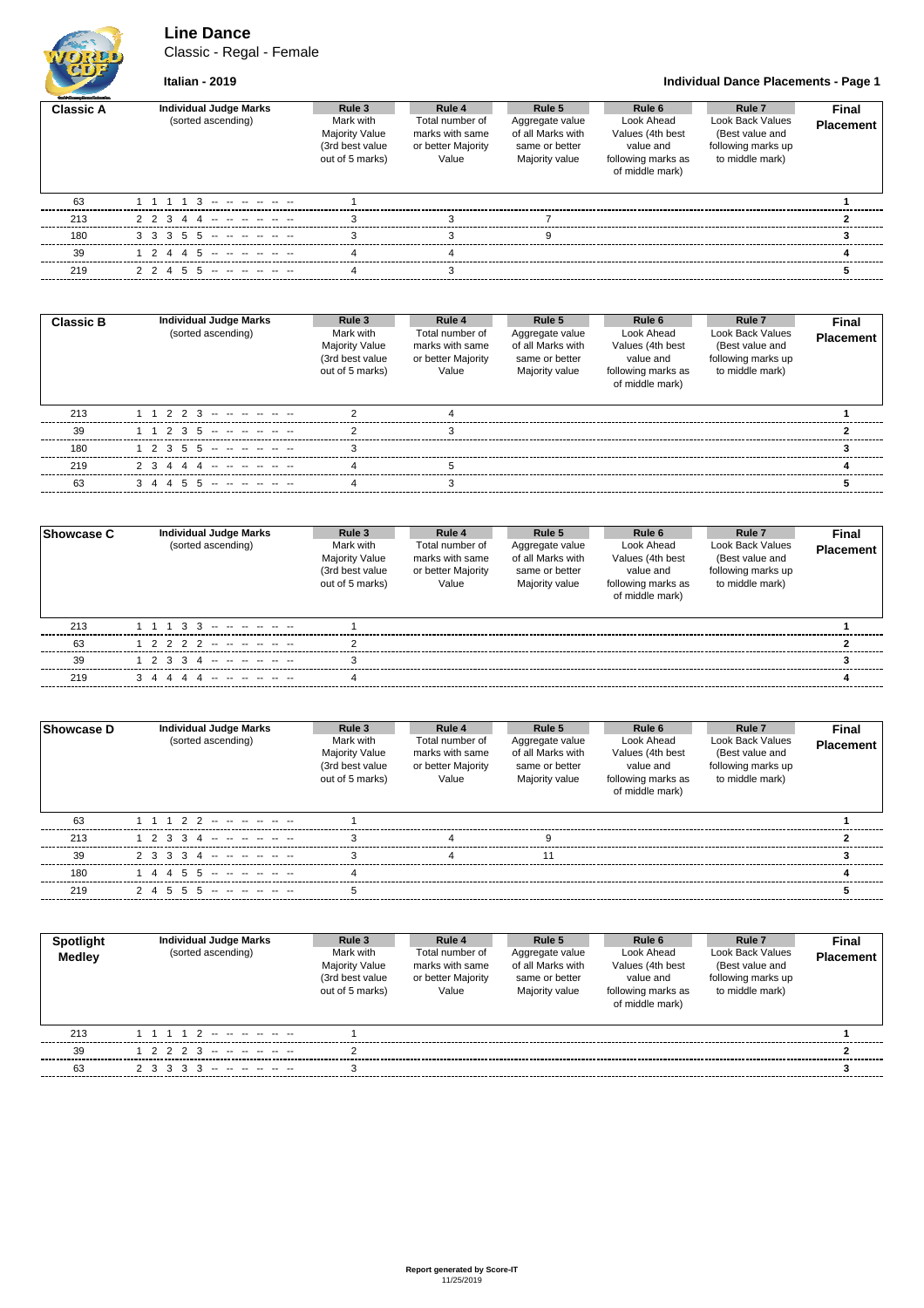

**Italian - 2019 Individual Dance Placements - Page 2**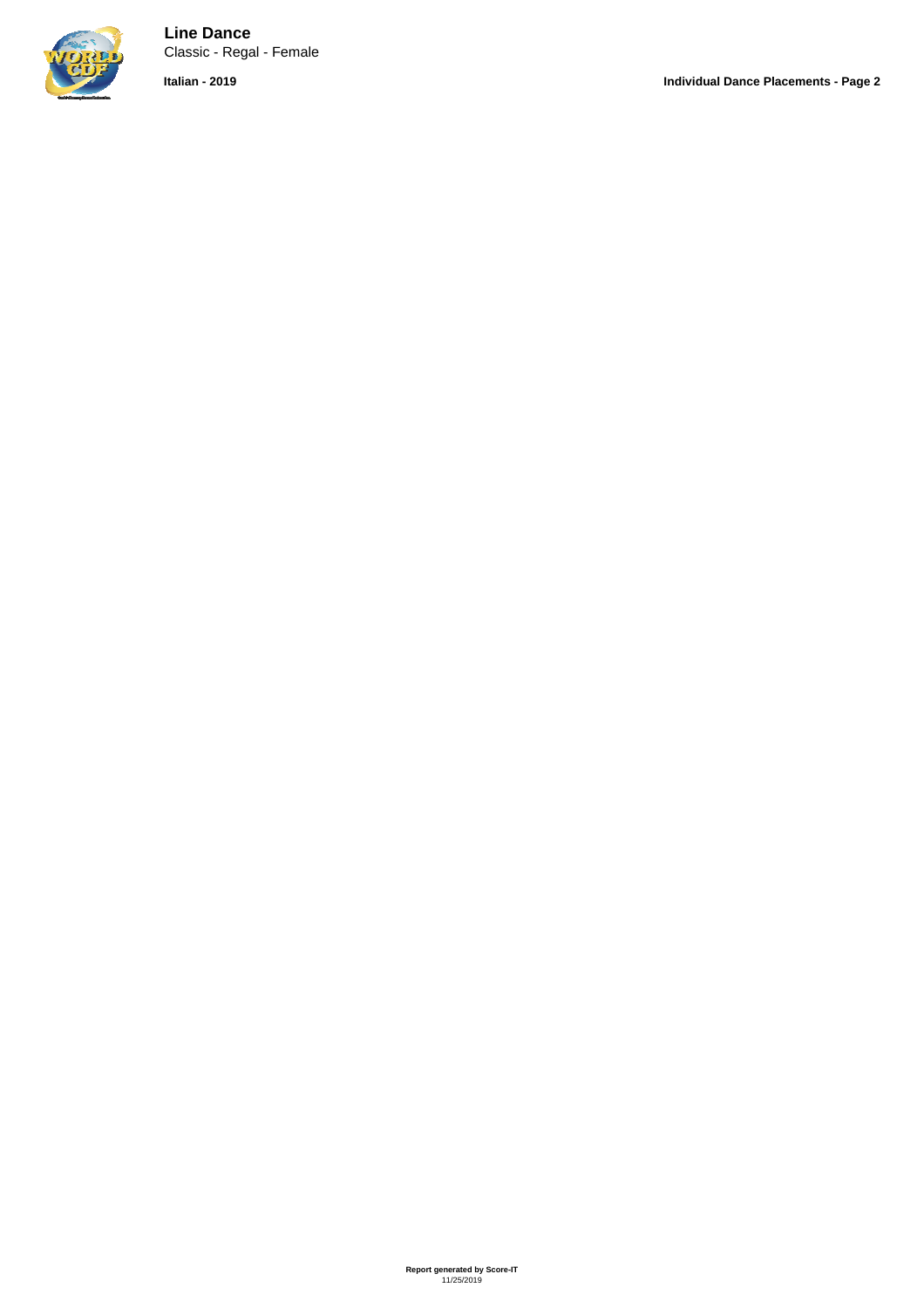## **Line Dance**

Classic - Regal - Female



**Italian - 2019 Penalties - Page 3**

| poveo Governo anche<br><b>Classic A</b>  | Judges |                |   |   |   |             |   |   |   |    |                 |  |
|------------------------------------------|--------|----------------|---|---|---|-------------|---|---|---|----|-----------------|--|
|                                          |        | $\overline{2}$ | 3 | 4 | 5 | 6           | 7 | 8 | 9 | 10 | $\overline{11}$ |  |
| No penalties were applied in this dance. |        |                |   |   |   |             |   |   |   |    |                 |  |
|                                          |        |                |   |   |   |             |   |   |   |    |                 |  |
|                                          |        |                |   |   |   |             |   |   |   |    |                 |  |
| <b>Classic B</b>                         |        | 2              | 3 |   | 5 | Judges      | 7 | 8 | 9 | 10 | 11              |  |
|                                          |        |                |   | 4 |   | 6           |   |   |   |    |                 |  |
| No penalties were applied in this dance. |        |                |   |   |   |             |   |   |   |    |                 |  |
|                                          |        |                |   |   |   |             |   |   |   |    |                 |  |
|                                          |        |                |   |   |   |             |   |   |   |    |                 |  |
| <b>Showcase C</b>                        |        | $\overline{2}$ | 3 | 4 | 5 | Judges<br>6 | 7 | 8 | 9 | 10 | 11              |  |
| No penalties were applied in this dance. |        |                |   |   |   |             |   |   |   |    |                 |  |
|                                          |        |                |   |   |   |             |   |   |   |    |                 |  |
|                                          |        |                |   |   |   |             |   |   |   |    |                 |  |
| Showcase D                               |        |                |   |   |   | Judges      |   |   |   |    |                 |  |
|                                          |        | 2              | 3 | 4 | 5 | 6           | 7 | 8 | 9 | 10 | 11              |  |
| No penalties were applied in this dance. |        |                |   |   |   |             |   |   |   |    |                 |  |
|                                          |        |                |   |   |   |             |   |   |   |    |                 |  |
|                                          |        |                |   |   |   |             |   |   |   |    |                 |  |
| <b>Spotlight</b>                         |        |                |   |   |   | Judges      |   |   |   |    |                 |  |
| <b>Medley</b>                            |        | 2              | 3 | 4 | 5 | 6           | 7 | 8 | 9 | 10 | 11              |  |
| No penalties were applied in this dance. |        |                |   |   |   |             |   |   |   |    |                 |  |
|                                          |        |                |   |   |   |             |   |   |   |    |                 |  |

No penalties were applied in this dance.

| Penalty      | <b>Non-Conference Penalty Codes</b> |                                            | <b>Conference Penalty Codes</b> |                                                    |
|--------------|-------------------------------------|--------------------------------------------|---------------------------------|----------------------------------------------------|
| <b>Codes</b> | l Placement Reduction               | <b>Last Placement</b>                      | Reasons                         | Codes                                              |
|              | - Costume and Appearance<br>U       | Prop Use<br>$\sim$                         | Self Selected Music             | Single Lower Placement<br>$\overline{\phantom{a}}$ |
|              | - Basic Pattern<br>в                | Dance Delivery<br>$\overline{\phantom{a}}$ | Loss of Hat                     | Q - Last Place                                     |
|              | - Courtesy & Floorcraft             | Costume Minimums<br>н                      | Leaving the Dance Floor         | X - Full Disqualification                          |
|              | - Acceptable Behavior<br>Α          | (Boots & Hats)                             |                                 | E - Expulsion                                      |
|              | - Movement<br>м                     |                                            |                                 |                                                    |
|              | Timina                              |                                            |                                 |                                                    |